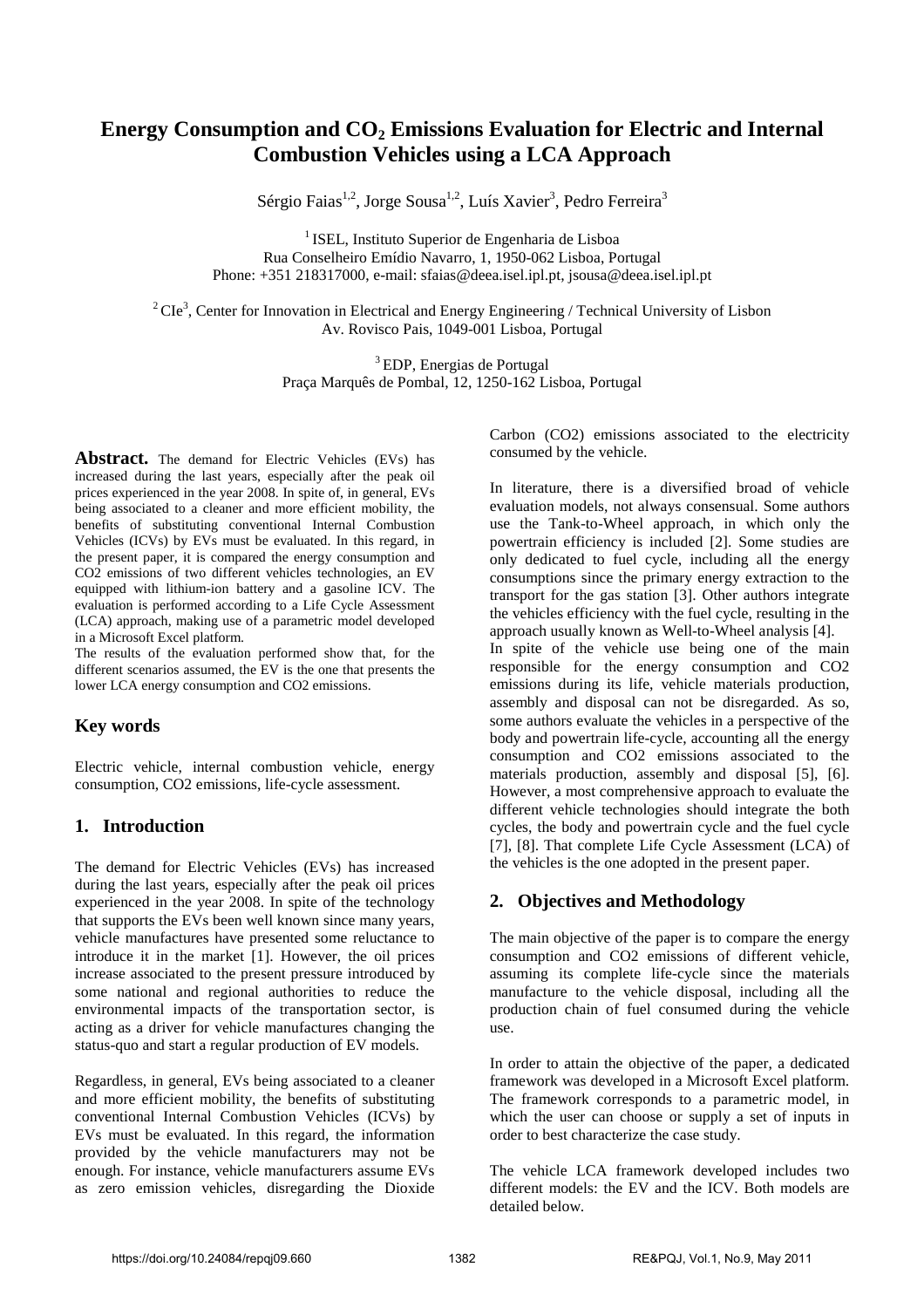

Fig. 1. LCA boundaries of the EV.

#### *A. LCA Boundaries for the EV*

The LCA model developed for the EV, as presented in Fig. 1, comprises the primary energy extraction and transport, the electricity generation and its use in the vehicle, as like as the vehicle production and disposal.

In the case of the primary energy extraction, the energy consumption and CO2 emissions inventory takes account of activities such as mining and drilling, infrastructures construction (mines, onshore and offshore natural gas extraction platforms) and manufacture of materials and equipments (pipes, pumps, service trucks, mining machinery, crushers, etc).

The second step of the EV model corresponds to assess the energy consumption and CO2 emissions associated to the primary energy transport. For coal and uranium, that assessment considers the trains, barges and ships charging/discharging processes, the fuel used during the freight and the materials used in the manufacture of these equipments.

In the case of natural gas, two different means of transport are considered: pipeline and liquefied natural gas (LNG). For the pipeline, the energy inputs correspond to the energy spent for compressing the gas and to the embodied energy of the materials, such as pipes and compression units. For the LNG are considered the energy consumptions and the embodied energy of the liquefaction units, LNG tankers and degasification units.

The subsequent step of the EV model is dedicated to the electricity generation. In that context, two embracing types of generation are considered: thermal generation and renewable generation.

The thermal generation of the developed model includes technologies such as coal, combined cycle gas turbine (CCGT) and nuclear. For each one of those technologies, the energy consumption and CO2 emissions resulting from the combustion process, power plants construction, equipments and materials embodied energy and power plant decommission are assessed. In the case of the nuclear technology model, it is also necessary to integrate the fuel enrichment. In order to do that, two different processes, diffusion and centrifugation, were considered.

The renewable electricity generation technologies assumed in the model are: hydro, wind, photovoltaic and solar thermal. The energy consumption and CO2 emissions assessed for those technologies include the power plants construction, equipments and materials embodied energy and power plant decommission.

The fourth step of the EV model corresponds to the assessment of the vehicle energy consumption and CO2 emissions during its life cycle, including vehicle manufacture, its use and respective disposal. The vehicle manufacture includes its assembly and the embodied energy of the materials and equipments such as chassis, battery, motor, tyres, windows and others. Regarding the vehicle use, it is accounted the electricity consumed along the life cycle and the efficiency of the respective battery charger.

#### *B. LCA Boundaries for the ICV*

The LCA model developed for the ICV comprises the fuel and the vehicle cycles. As presented in Fig. 2, the energy consumption and the CO2 emissions evaluation start accounting the processes for the crude oil extraction e processing, which include drilling, well construction, pumping crude oil and separation and the materials used such as platforms, pipes, pumps and others.

The second step of the ICV LCA model corresponds to the inventory of the energy consumption and CO2 emissions associated to the crude oil transport from the well to the refinery. Two different means of transport are considered for the crude oil: pipeline and tanker. For the pipeline transport, as already referred for the natural gas, the energy inputs correspond to the energy spent for pumping the crude oil and to the embodied energy of the materials, such as pipes and pumping units. For the tankers transport are considered the charging/discharging and freight energy consumptions and the embodied energy of the crude oil tankers.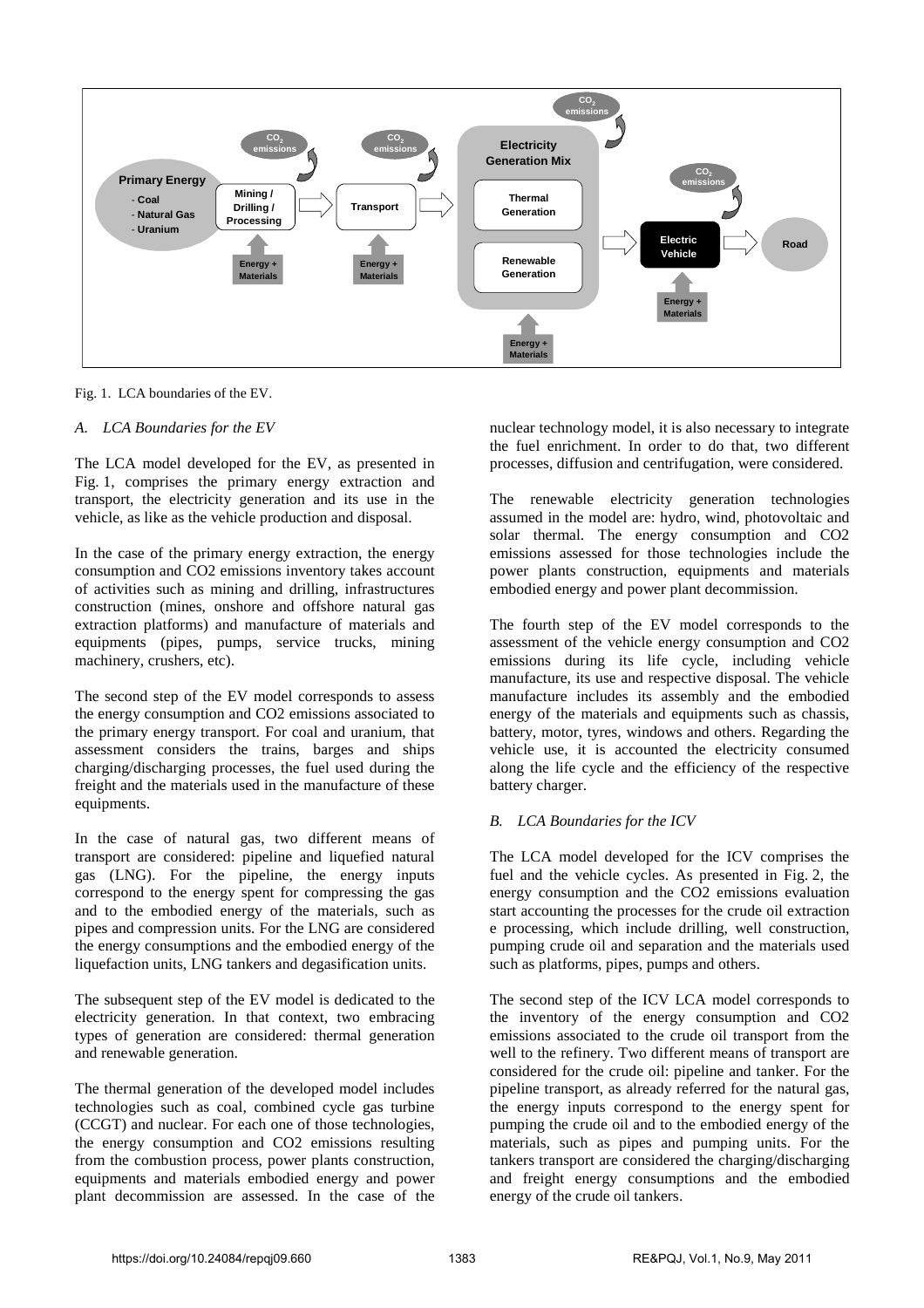

Fig. 2. LCA boundaries for the ICV.

When the crude oil arrives to the refinery, part of it, is transformed to gasoline. This is an intensive energy consumption process and it must be included in the LCA of the ICV. Due to some difficulties to the data collection, the refinery materials and equipment embodied energy is not considered in this step.

In the subsequent step of the ICV model, it is assessed the energy consumption and the CO2 emissions that result from the transport of the gasoline to the fuel stations. In this step, the embodied energy of the equipment is disregarded.

Finally, as like the EV model, the ICV model assesses the life cycle vehicle energy consumption and CO2 emissions, including the vehicle manufacture, its use and respective disposal. For the vehicle use, it is accounted all the gasoline consumed along its life cycle.

### **3. Functional Units**

As LCA results are usually used for decision support, choosing or defining appropriate functional units is an important task. Functional units adopted should enable an easy analysis of a study results and facilitate the comparison with other studies.

For European studies, in which the energy performance of different vehicle technologies is compared, it is usual to adopt the specific consumption as functional unit. This functional unit, represented in *L/100 km* or *kWh/100 km*, is determined by the quotient:

$$
SC_T = \frac{W_T}{L} \tag{1}
$$

where  $SC_T$  is the vehicle specific consumption at the tank level,  $W_T$  is the tank consumption, in *litres* or in *kWh,* and *L* corresponds to the distance travelled, in *km*.

As the specific consumption defined in (1) only considers tank consumption, some additional energy inputs must be considered, in order to integrate the LCA perspective. As so, the LCA specific consumption comes:

$$
SC_{LCA} = \frac{W_T + \sum W_{ind}}{L}
$$
 (2)

where  $\sum W_{ind}$  corresponds to the sum of all indirect energy consumptions of the vehicle life-cycle, such as those associated to the fuel cycle, gasoline or electricity, and to the vehicle body and powertrain life-cycle.

In the case of the CO2 emissions, it is usual to adopt the specific emissions as functional unit. Those specific emissions, usually characterized in *g CO2/km*, can be determined by the quotient:

$$
SE_L = \frac{E_{comb}}{L}
$$
 (3)

In (3),  $SE<sub>L</sub>$  corresponds to the local specific emissions of the vehicle and *Ecomb* corresponds to the CO2 emitted by the engine combustion along the distance travelled, in *g CO2*.

For EVs,  $SE<sub>L</sub>$  correspond to zero. However, in a LCA perspective, must be accounted the CO2 emissions resulting from the fuel cycle and from the vehicle body and powertrain life-cycle:

$$
SE_{LCA} = \frac{E_{comb} + \sum E_{ind}}{L}
$$
 (4)

In (4),  $\sum E_{ind}$  is the sum of the indirect CO2 emissions, associated to the fuel cycle and to the vehicle body and powertrain life-cycle.

An additional functional unit initially defined in [9] is assumed in the present paper to characterize the fuel cycle of the electricity consumed by the EV. This functional unit, energy return on energy input (ERoEI), is considerably useful for comparing the performance of different electricity generation mix, and consequently, their adequacy for the introduction of EVs. ERoEI can be determined by the following ratio:

$$
ERoEI = \frac{W_{out}}{\sum W_{ind}}\tag{5}
$$

In (5),  $W_{out}$  corresponds to the energy output of a system or the electricity generated by a specific mix, in *kWh*, and  $\sum_{i=1}^{n} W_{ind}$  is the sum of all indirect energy inputs, in *kWh*, since the primary energy extraction to the power-plants disposal. Direct energy inputs such as the heat released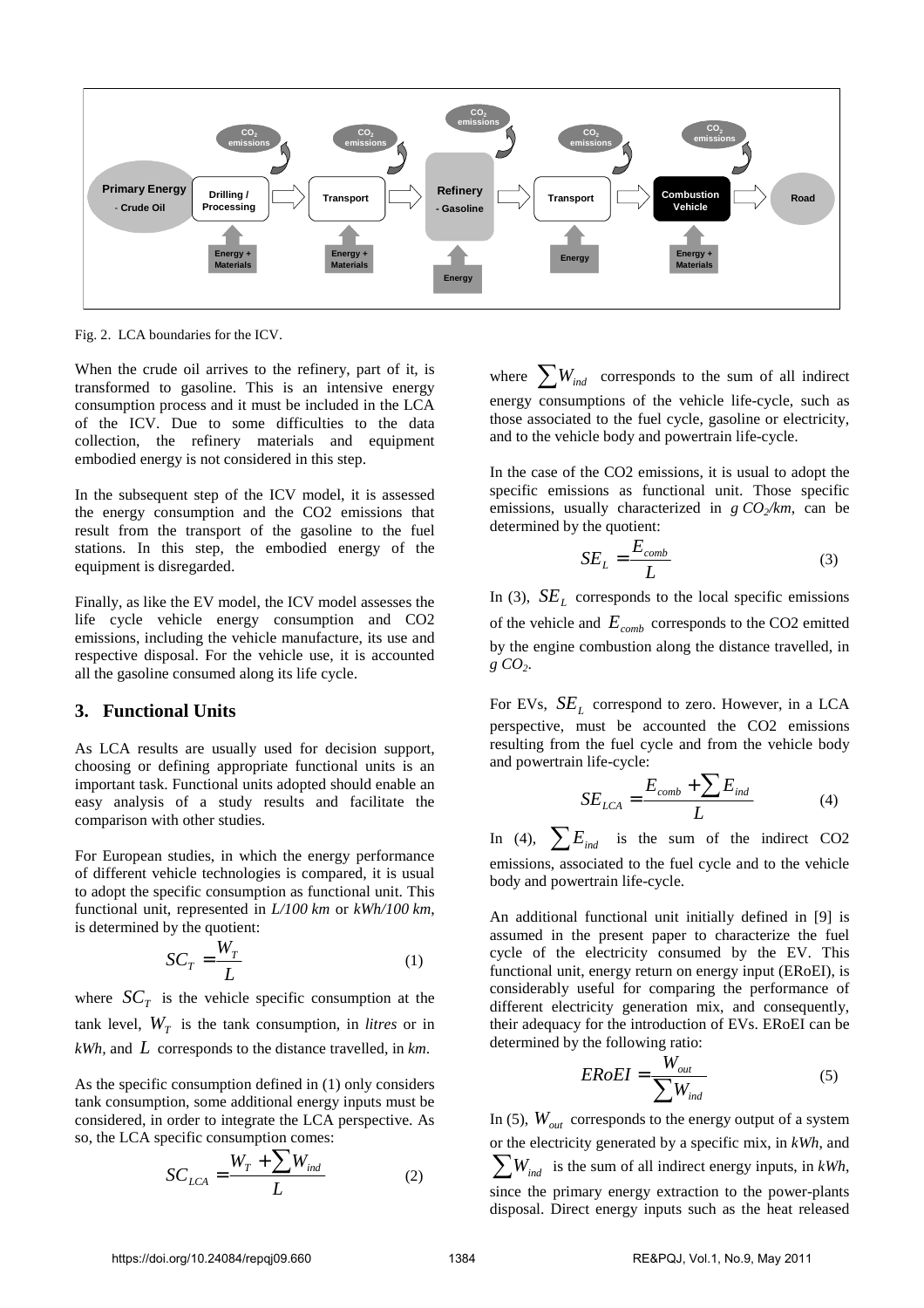by fuel combustion in power-plants or internal combustion engines are not accounted for the ERoEI.

#### **4. Vehicles Assumptions**

#### *A. ICV*

The ICV considered for evaluation refers to a mid-size gasoline European vehicle with a total weight of 1324 kg. The life-time assumed for the vehicle is 10 years, in which, an average 15000 km per year distance is driven. The fuel consumption assumed for the ICV is 5.6 liter/100 km and the respective specific CO2 emissions are 129 gCO2/km, values corresponding to the average new passenger vehicles sold in Portugal at 2009 [10], [11].

#### *B. EV*

For the EV, it is assumed a total weight of 1546 kg, including the vehicle body and the battery. As like in the ICV case, the average driving distance of the EV is considered as being 15000 km per year, for a life-time of 10 years. The EV is equipped with a lithium-ion battery and presents a range of 160 km. The maximum number of complete charge/discharge cycles of the battery is 1000, with a charging efficiency of 80% [12]. The average specific energy supplied by the battery to the electric motor corresponds to 15 kWh/100 km [2].

### **5. LCA Results**

#### *A. Base Case Scenario (Portugal at 2009)*

The EV and ICV energy consumption and CO2 emissions evaluation is performed based on Portuguese data from the year 2009. In this regard, the fuel consumption assumed for the ICV corresponds to the average of the new passenger vehicles sold in Portugal at 2009, while the energy consumed by the EV is assumed to be generated by the Portuguese generation mix of the year 2009.

In the year 2009, the Portuguese electricity generation (Table II) comprised 24% of Coal, 23% of Natural Gas Combined Cycle and 14% of Cogeneration. In that year, the renewable generation supplied more than 30% of the demand, with a 15% share of the Wind power and with the Hydro technology contributing for other 15% of the electricity generation.

LCA results for the EV and ICV are presented in Table I.

According to the LCA results, the use of EVs enables reductions on the energy consumption that reaches the 38%, when compared with ICVs. In spite of the CO2 emissions reductions being lower than the reductions on the energy consumption, in a LCA perspective, the EVs use decrease the CO2 emissions in more than 23%.

Table I results show that the advantage of the EV decreases when the analysis evolves from the tank consumption to the life-cycle perspective. For this, as presented in Fig. 3, contribute the larger amounts of energy spent on the EV materials and assembly, namely on the battery, which represents 35% of materials embodied energy.

Table I. – Results for the vehicles energy consumption and CO2 emissions

|                                                   |       | <b>ICV</b> | EV       | Variation<br>(% ) |
|---------------------------------------------------|-------|------------|----------|-------------------|
| Specific<br>Energy<br>Consumption<br>(kWh/100 km) | Tank  | 55.5       | 18.8     | $-66.1$           |
|                                                   | LCA   | 82.9       | 51.3     | $-38.1$           |
| Specific<br>Emissions<br>(g CO <sub>2</sub> /km)  | Local | 128.7      | $\Omega$ | $-100$            |
|                                                   | LCA   | 214.4      | 164.8    | $-23.1$           |

In the case of the ICV, the fuel-cycle is the main contributor for the LCA energy consumption with a 73% share.



Fig. 3. Different contributions for the vehicles LCA energy consumption.

In terms of the CO2 emissions, the LCA perspective also reduces the EV competitiveness, when compared to the local emissions perspective. For this loss of competitiveness, as presented in Fig. 4, mainly contribute the CO2 emissions associated to the electricity generation.



Fig. 4. Different contributions for the vehicles LCA CO2 emissions.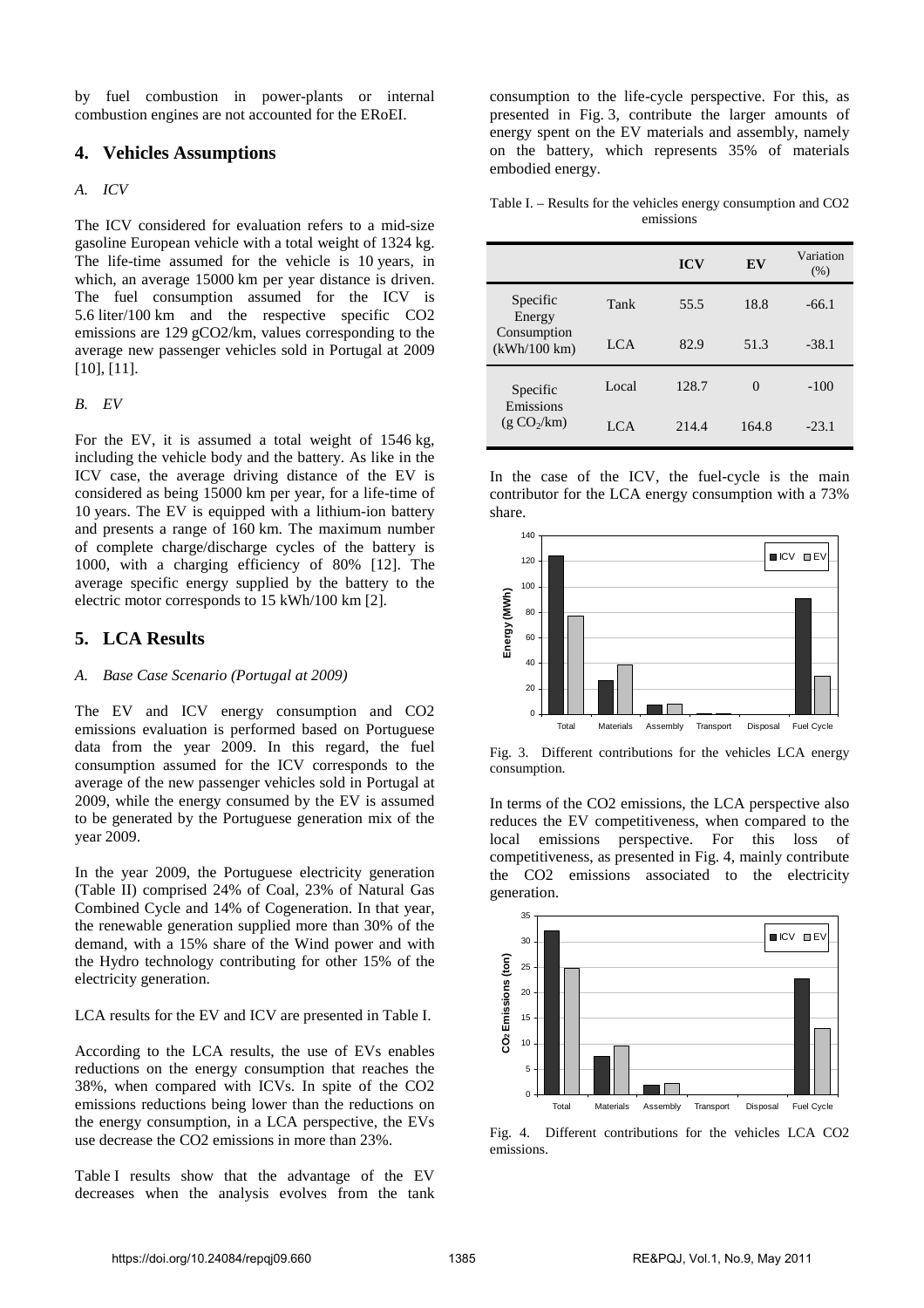In a lower scale than the electricity generation, also the body and powertrain materials contribute for decreasing the environmental benefits of the EVs.

#### *B. Sensitivity Analysis*

The analysis of the base case scenario, presented above, demonstrated that the fuel-cycle considerably influences the LCA results. Therefore, in the present section it is proposed a sensitivity analysis in order to better evaluate that influence.

As the average ICV fuel consumption varies from region to region and through the years, the first sensitivity analysis (Fig. 5) proposes to study the impact of different ICV tank fuel consumptions on the LCA energy consumption.



Fig. 5. LCA specific energy consumption sensitivity of the ICV to the tank fuel consumption.

According to the results, one can state that the LCA energy consumption is directly proportional to tank fuel consumption.

EVs are usually very efficient, presenting tank-to-wheel efficiencies higher than 75% [13], [14]. As so, potential gains in the EVs life-cycle are not expected for the near future. However, some evolution can be expected in a different level, namely, in what concerns the electricity generation mix. The increasing integration of renewable energy in power systems (increasing the ERoEI of the electricity generation mix) can contribute to reduce the LCA specific energy consumption of the EV, as like its respective LCA CO2 emissions. Therefore, in order to evaluate the impact of different electricity generation mix ERoEI on the LCA energy consumption of the EV, it is proposed a second sensitivity analysis (Fig. 6).

From the results, one can conclude that ERoEIs smaller than 10 considerably influence the LCA specific energy consumption of the EV. However, for greater EROEIs, the indirect energy consumption of the fuel-cycle is so small that it does not influence the EV LCA specific energy consumption.

Due to the increasing pressure of the society for a reduction on the vehicles environmental impacts and considering that the fuel-cycle is the main contributor for the LCA CO2 emissions of the vehicles, a sensitivity analysis is presented next in order to study the sensitivity of the LCA CO2 specific emissions to the ICV tail pipe emissions (Fig. 7) and to the electricity generation mix emissions of the EV (Fig. 8).



Fig. 6. LCA specific energy consumption sensitivity of the EV to the ERoEI of the electricity generation mix.



Fig. 7. LCA specific CO2 emissions sensitivity of the ICV to the tail pipe emissions.



Fig. 8. LCA specific CO2 emissions sensitivity of the EV to the emissions of the electricity generation mix.

The sensitivity analysis results show, in different proportions, a direct relation between the vehicles LCA specific emissions and the emissions of the fuel-cycle. In the case of the ICV the sensitivity is higher, with the LCA specific CO2 emissions increasing 1.18 g for 1 g increase of the tail pipe emissions. The sensitivity of the EV LCA specific emissions is lower, with an increase of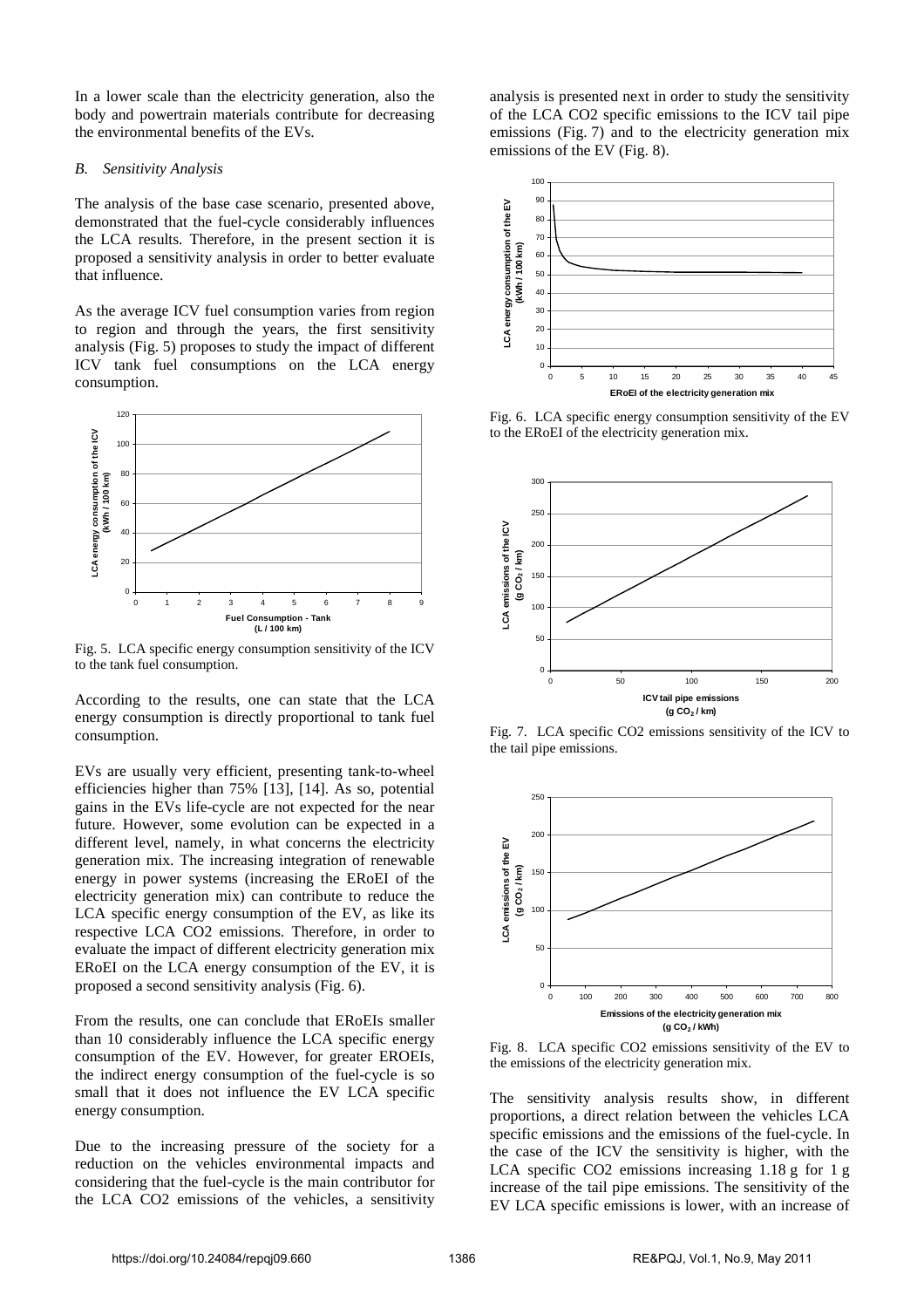0.2 gCO2 per each 1 g increase on the CO2 specific emissions of the electricity generation mix.

## **6. Vehicle Evaluation over Different Scenario**

As already referred, the average fuel tank consumption of the ICV and the ERoEI of the electricity generation mix varies from region to region and through the years. Therefore, in the present section, a set of scenarios is presented in order to evaluate which vehicle, ICV or EV, is most suitable for each one of those scenarios.

Besides the scenario Portugal 2009, already presented in the previous section, three additional scenarios are considered. The scenario EU27 2009, corresponding to the European Union (27 countries) conditions in the year 2009, the scenario USA 2009, corresponding to the United States conditions verified in the year 2009 and finally, the scenario EU 2030-35, resulting from some predictions for European Union at period 2030-35.

The assumptions considered for the electricity generation mix of each scenario are presented in Table I. In what concerns the ICV fuel tank consumption, for the Portugal 2009 and EU27 2009 scenarios, the same figure is assumed. For the USA 2009 scenario, 7.2 liter/100 km fuel tank consumption is considered [15]. The future scenario EU 2030-35 considers an evolution of the average gasoline vehicles for a fuel tank consumption of 4.1 liter/100 km in the year 2035 [16].

| Table II. – Generation mix, ERoEI and specific emissions for |
|--------------------------------------------------------------|
| the different scenario considered [17]-[20]                  |

| <b>Generation</b><br><b>Technology</b>            | <b>Scenario</b>  |                     |                    |               |  |
|---------------------------------------------------|------------------|---------------------|--------------------|---------------|--|
|                                                   | Portugal<br>2009 | <b>EU27</b><br>2009 | <b>USA</b><br>2009 | EU<br>2030-35 |  |
| Coal                                              | 24%              | 31.2%               | 48%                | 21%           |  |
| <b>Natural Gas</b>                                | 23%              | 21.5%               | 21%                | 18%           |  |
| Nuclear                                           |                  | 27.8%               | 20%                | 24%           |  |
| Hydro                                             | 15%              | 11.6%               | 6%                 | 9%            |  |
| Wind                                              | 15%              | 4.2%                | $1\%$              | 17%           |  |
| Solar                                             | 0.2%             | 0.3%                | $1\%$              | 2%            |  |
| Co-generation                                     | 14%              | 3%                  |                    | 8%            |  |
| Other                                             |                  | 0.3%                | 3%                 | $1\%$         |  |
| Import                                            | 9%               |                     |                    |               |  |
| <b>ERoEI</b><br>(kWh/kWh)                         | 19.4             | 20.9                | 17.9               | 18.7          |  |
| Specific<br>Emissions<br>(g CO <sub>2</sub> /kWh) | 462.6            | 461.1               | 649.4              | 351.5         |  |

The energy perspective for the different scenario is presented in Fig. 9. This figure is divided in two main regions by an indifference curve that corresponds to an equal ICV and EV LCA specific energy consumption. Fig. 9 is the result from the combining Figures 5 and 6. The lower region, below the indifference curve, corresponds to the conditions that turn the ICV, the most suitable vehicle, while the upper region corresponds to the conditions in which the EV is the most competitive.



Fig. 9. Comparison of the most suitable vehicle technology for different scenarios according to the energy consumption.

From the results, it is possible to identify the USA 2009 scenario as the one that more benefit from the EV use. This fact is a consequence of the high fuel consumption presented by the average US ICVs.

For the EU 2030-35 scenario, the EV decreases its competitiveness, mainly due to the increase of the ICV efficiency.

The four scenarios are also evaluated in terms of the CO2 emissions. In order to do that, the ICV CO2 tail pipe emissions are obtained for the fourth scenarios, as well as the CO2 emissions of the different electricity generation mix (Table II).

The tail pipe CO2 emissions considered for the EU27 2009 is the same considered for Portugal 2009. For the USA 2009 scenario, 165 gCO2/km tail pipe specific emissions are considered. In the case of the EU 2030-35 scenario, the ICV tail pipe CO2 emissions consider the targets imposed by the European regulation for the year 2020, 95 gCO2/km [21].

The comparison of the different scenario is presented in Fig. 10. The indifference curve presented corresponds to equal ICV and EV LCA specific CO2 emissions and it results from the combination of Figures 7 and 8. The indifference curve defines two regions, in which the ICV or the EV is the most competitive.

From the results outcomes the USA 2009 scenario, in which, the 48% share of Coal in the electricity generation contribute for the highest generation mix CO2 emissions. In spite of this fact contribute for reducing the competitiveness of the EV, the tail pipe CO2 emissions level of the ICV increase the EV environmental benefits.